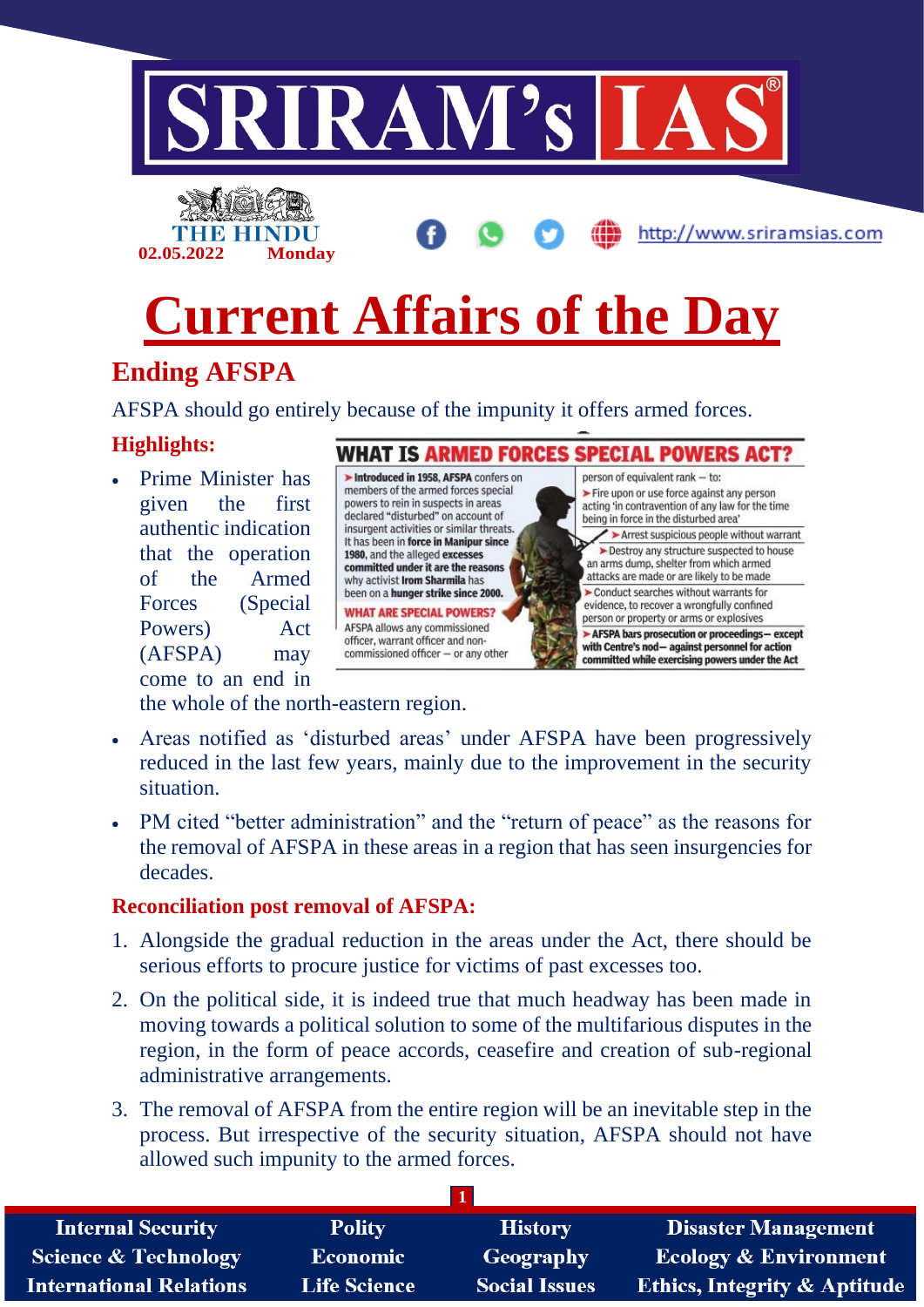

http://www.sriramsias.com



# **Mercury rising**

Heatwave deaths must be treated as a disaster that allows compensation by the state.

## **Q. What is criterion for declaring heat wave?**

Heat wave is considered if actual maximum temperature of a station reaches at least  $40^{\circ}$ C or more for Plains and at least  $30^{\circ}$ C or more for Hilly regions.

## **A.Based on Departure from Normal**

| <b>Heat Wave</b>                              | Departure from normal is $4.5^{\circ}$ C to 6.4 $\circ$ C                   |  |  |
|-----------------------------------------------|-----------------------------------------------------------------------------|--|--|
|                                               | Severe Heat Wave   Departure from normal is $>6.4$ °C                       |  |  |
| <b>A. Based on Actual Maximum Temperature</b> |                                                                             |  |  |
| <b>Heat Wave</b>                              | When actual maximum temperature $\geq 45^{\circ}C$                          |  |  |
|                                               | Severe Heat Wave   When actual maximum temperature $\geq$ 47 <sup>°</sup> C |  |  |

If above criteria met at least in 2 stations in a Meteorological sub-division for at least two consecutive days and it declared on the second day.

## **Q. What is a criterion for describing Heat Wave for coastal stations?**

When maximum temperature departure is  $4.5^{\circ}$ C or more from normal, Heat Wave may be described provided actual maximum temperature is  $37^{\circ}$ C or more.

#### **An eternity of heatwaves**

- 1. India has been in the grip of what seems like an eternity of heat waves. April temperatures over northwest and central India are the highest in 122 years.
- 2. A heatwave is declared when the maximum temperature is over  $40^{\circ}$  C and at least 4.5 notches above normal. A severe heatwave is declared if the departure from normal temperature is more than 6.4° C, according to the IMD.

| <b>Internal Security</b>        | <b>Polity</b>       | <b>History</b>       | <b>Disaster Management</b>              |
|---------------------------------|---------------------|----------------------|-----------------------------------------|
| <b>Science &amp; Technology</b> | Economic            | Geography            | <b>Ecology &amp; Environment</b>        |
| <b>International Relations</b>  | <b>Life Science</b> | <b>Social Issues</b> | <b>Ethics, Integrity &amp; Aptitude</b> |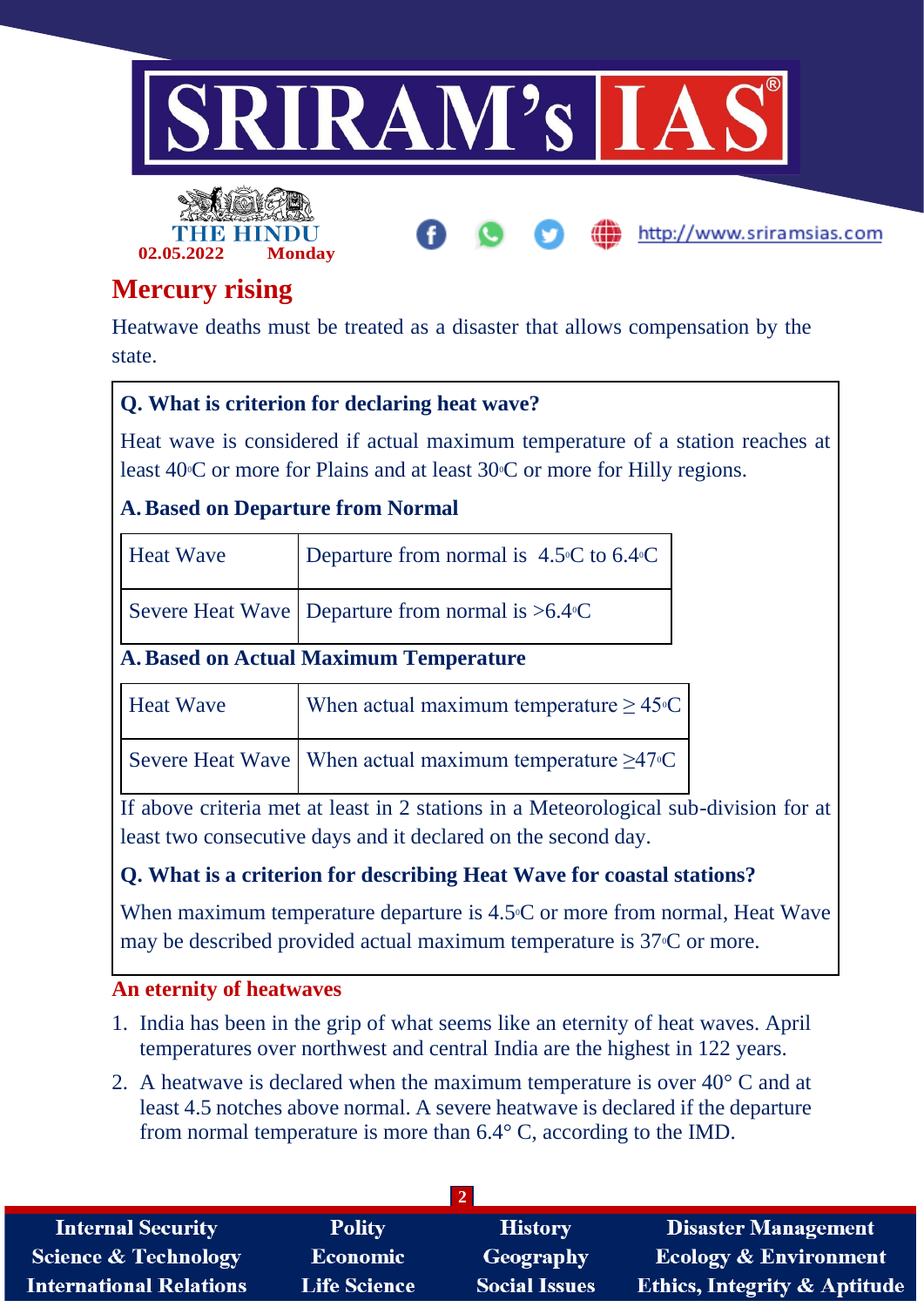



#### 3. The

proximate causes for the searing hea are an absence of rainbearing Western **Disturbances** or tropica storms that bring rain from the

| <b>Heat wave Scenario</b>              |                            | $40^{\circ}$ C                         | 30°C                                                                       |
|----------------------------------------|----------------------------|----------------------------------------|----------------------------------------------------------------------------|
|                                        | <b>Maximum Temperature</b> | <b>Plains</b>                          | <b>Hills</b>                                                               |
|                                        |                            |                                        |                                                                            |
|                                        |                            |                                        | Heat wave conditions prevail when Severe heat wave conditions prevail when |
| Normal maximum<br>temperature<br>Above | Deviation from<br>normal   | Normal maximum<br>temperature<br>Above | Deviation from<br>normal                                                   |
| $40^{\circ}$ C                         | 4-5°C or more              | $40^{\circ}$ C                         | $6^{\circ}C$ or more                                                       |
| At or below                            |                            | At or below                            |                                                                            |
|                                        | $5 - 6^\circ$              |                                        |                                                                            |

http://www.sriramsias.com

Mediterranean over north India.

4. Cool temperatures in the central Pacific, or a La Niña, that normally aid rain in India, too have failed to bolster rainfall this year. This is an unusual occurrence.

## **Monsoon and heatwaves: No link**

- 1. The IMD has forecast a 'normal' monsoon or 99% of the Long Period Average (LPA) of 87 cm and is expected to forecast the monsoon's arrival over Kerala later in May.
- 2. On the surface, there is no direct bearing between the intensity of heat waves and the arrival and performance of the monsoon.
- 3. While individual weather events cannot be linked to greenhouse gas levels, a warming globe means increased instances of extreme rain events and extended rain-less spells.
- 4. What is better known is it helps to have disaster management plans in place that help States better deal with heatwaves and their impact on health.
- 5. The official toll due to heatwaves in the last 50 years is put at over 17,000 people, according to research from the IMD.

| <b>Internal Security</b>        | <b>Polity</b>       | <b>History</b>       | <b>Disaster Management</b>              |
|---------------------------------|---------------------|----------------------|-----------------------------------------|
| <b>Science &amp; Technology</b> | <b>Economic</b>     | Geography            | <b>Ecology &amp; Environment</b>        |
| <b>International Relations</b>  | <b>Life Science</b> | <b>Social Issues</b> | <b>Ethics, Integrity &amp; Aptitude</b> |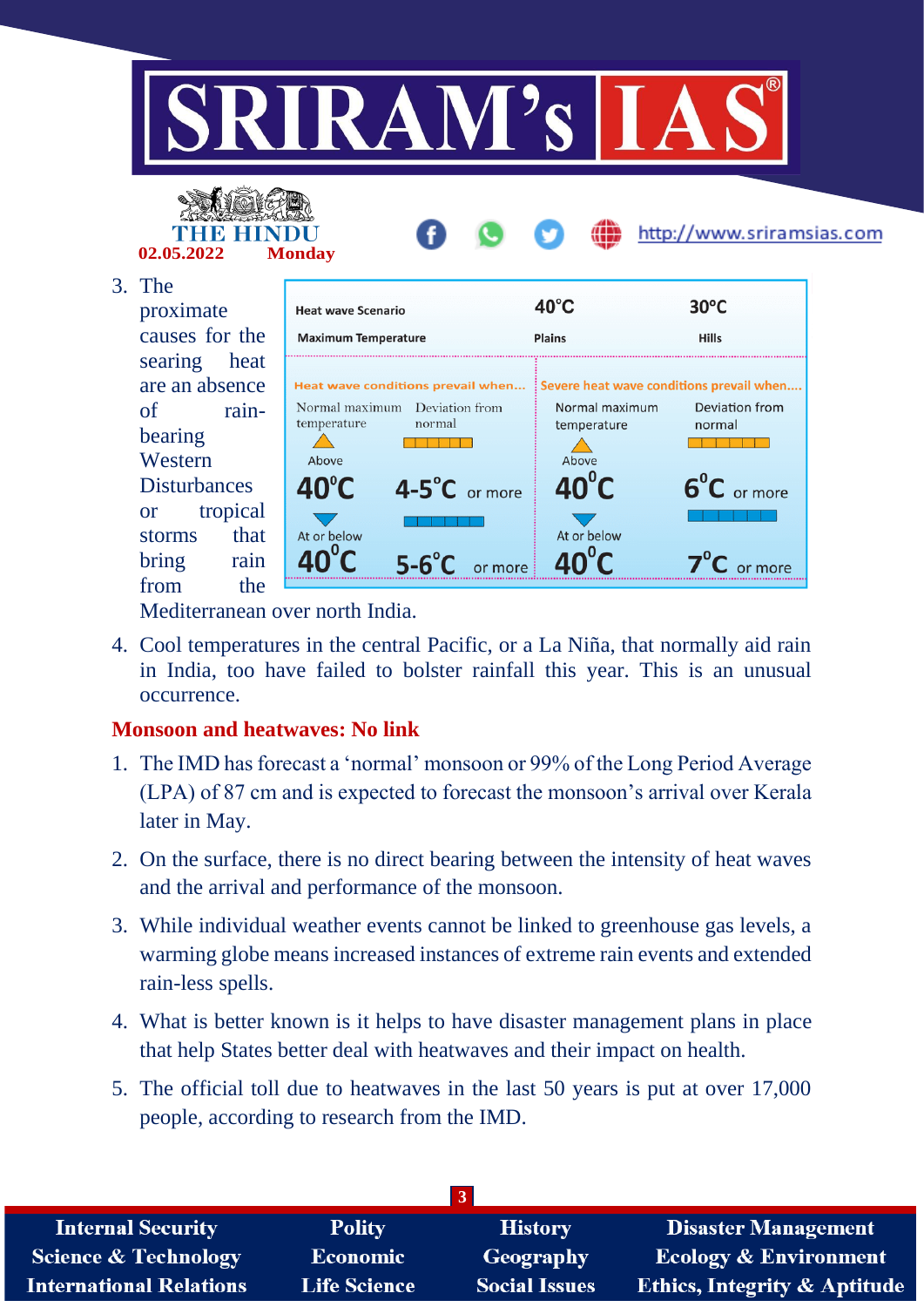

#### **Heatwaves as Disaster:**

**02.05.2022 Monday**

- 1. The heat island effect means urbanisation adds degrees to the already searing conditions; and so, heatwave deaths must be treated as a disaster that merits compensation.
- 2. Private and public workplaces too must be better equipped to factor in heatwave risk.

## **April GST revenues go past ₹1.67 lakh crore**

- 1. India's gross Goods and Services Tax (GST) revenues hit a fresh high of ₹1,67,540 crore in April, with revenues from goods  $\frac{2}{9}$ <br>imports rising 30% year-on-<br>domestic  $\frac{8}{9}$  1,50,000 imports rising 30% year-onyear and domestic transactions, along with services imports, rising 17%.
- 2. The Finance Ministry said that April's revenues for transactions undertaken in March reflected a "faster recovery" of business

Revenue check | India's goods and service tax collections touched a record ₹1.68 lakh crore in April. The revenues were 20% higher than a year ago 2,00,000 즐 1,00,000<br>답 g 50,000 TS.  $\sqrt{2}$ JUNE **APRIL APRIL** AUG. OCT. DEC. FEB. 2021 2021 2021 2021 2021 2022 2022 JULY NOV. MAY SEPT. JAN. MAR. 2021 2021 2021 2021 2022 2022

activity, while industry experts attributed part of the surge to a massive uptick in input costs for producers, some of which is also visible in high retail prices as well as new and tighter input credit norms.

## **e-Shram to help settle workers' accident claims**

1. Top functionaries of the Union Labour and Employment Ministry said last week that the Ministry was working on a mechanism to process accident insurance claims by unorganised workers registered on the e-Shram portal, which has seen over 27 crore registrations so far.

| <b>Internal Security</b>        | <b>Polity</b>       | <b>History</b>       | <b>Disaster Management</b>              |
|---------------------------------|---------------------|----------------------|-----------------------------------------|
| <b>Science &amp; Technology</b> | Economic            | Geography            | <b>Ecology &amp; Environment</b>        |
| <b>International Relations</b>  | <b>Life Science</b> | <b>Social Issues</b> | <b>Ethics, Integrity &amp; Aptitude</b> |